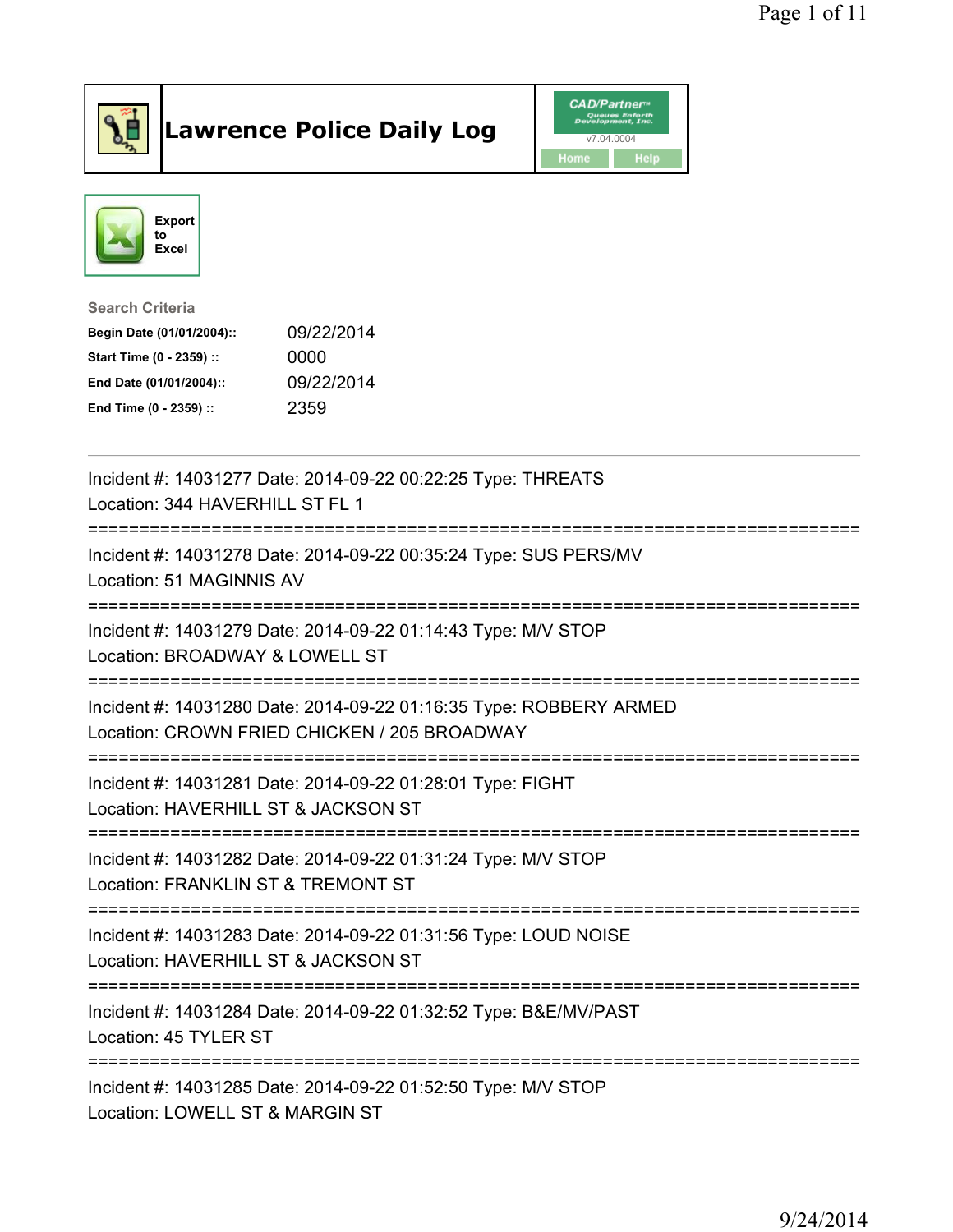| Incident #: 14031286 Date: 2014-09-22 01:52:51 Type: SHOTS FIRED<br>Location: 181 WEST ST<br>====================================== |
|-------------------------------------------------------------------------------------------------------------------------------------|
| Incident #: 14031287 Date: 2014-09-22 01:59:00 Type: M/V STOP<br>Location: BROADWAY & PARK ST                                       |
| Incident #: 14031288 Date: 2014-09-22 02:10:04 Type: M/V STOP<br>Location: BROADWAY & LOWELL ST<br>==========================       |
| Incident #: 14031289 Date: 2014-09-22 02:49:03 Type: DOMESTIC/PROG<br>Location: 228 WATER ST                                        |
| Incident #: 14031290 Date: 2014-09-22 02:59:54 Type: ALARM/BURG<br>Location: 118 S UNION ST                                         |
| Incident #: 14031291 Date: 2014-09-22 03:38:42 Type: 911 HANG UP<br>Location: 189 MAPLE ST<br>;==============================       |
| Incident #: 14031292 Date: 2014-09-22 03:41:49 Type: SUS PERS/MV<br>Location: BERKELEY ST & SWAN ST                                 |
| Incident #: 14031293 Date: 2014-09-22 03:44:37 Type: DISTURBANCE<br>Location: 24 BENNINGTON ST<br>============                      |
| Incident #: 14031294 Date: 2014-09-22 04:53:09 Type: AUTO ACC/UNK PI<br>Location: 686 HAVERHILL ST                                  |
| Incident #: 14031295 Date: 2014-09-22 04:59:40 Type: ABAND MV<br><b>Location: MARSTON ST</b>                                        |
| Incident #: 14031296 Date: 2014-09-22 05:41:39 Type: ALARM/BURG<br>Location: 243 SALEM ST                                           |
| Incident #: 14031297 Date: 2014-09-22 06:52:41 Type: SPECIAL CHECK<br>Location: 86 PHILLIPS ST                                      |
| Incident #: 14031298 Date: 2014-09-22 06:53:38 Type: SUS PERS/MV<br>Location: 1125 ESSEX ST                                         |
| Incident #: 14031299 Date: 2014-09-22 07:18:41 Type: MAL DAMAGE                                                                     |

Location: 7 ADDI ETOM OT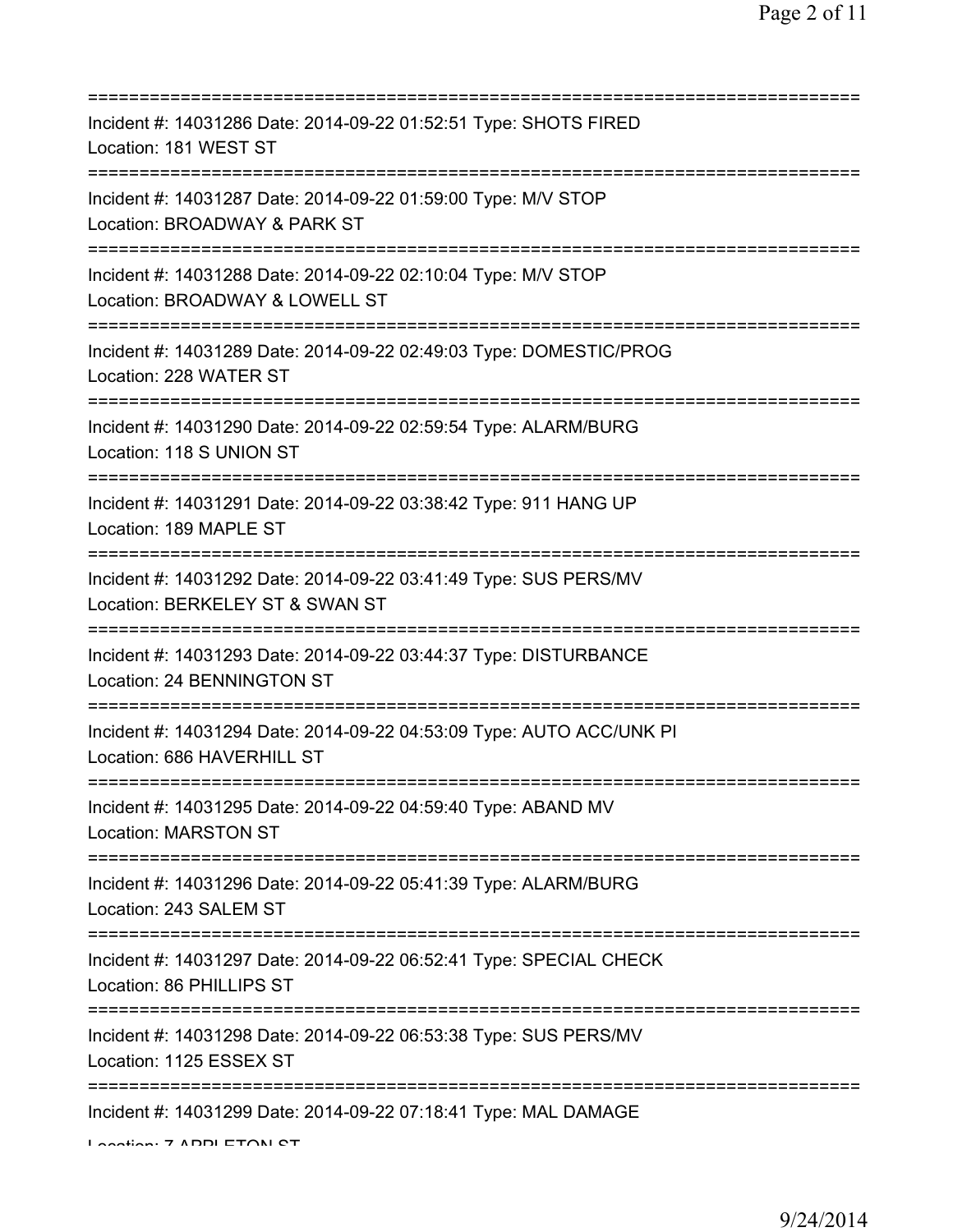| Incident #: 14031300 Date: 2014-09-22 07:19:51 Type: ALARMS<br>Location: VIEIRA RESIDENCE / 32 CRESTWOOD CIR                             |
|------------------------------------------------------------------------------------------------------------------------------------------|
| Incident #: 14031301 Date: 2014-09-22 07:21:00 Type: TOW OF M/V<br>Location: MASS REG# 1GFK80 / 24 CRESCENT ST                           |
| Incident #: 14031302 Date: 2014-09-22 07:22:11 Type: STOL/MV/PAS<br>Location: 33 KNOX ST                                                 |
| ============================<br>Incident #: 14031303 Date: 2014-09-22 08:03:41 Type: SUS PERS/MV<br>Location: 163 FERRY ST               |
| =================================<br>Incident #: 14031304 Date: 2014-09-22 08:14:07 Type: MV/BLOCKING<br>Location: 185 LAWRENCE ST       |
| Incident #: 14031305 Date: 2014-09-22 08:19:53 Type: ALARM/BURG<br>Location: LAWRENCE FLEA MARKET / 468 CANAL ST                         |
| Incident #: 14031306 Date: 2014-09-22 08:40:30 Type: M/V STOP<br>Location: 360 MERRIMACK ST                                              |
| Incident #: 14031307 Date: 2014-09-22 09:26:47 Type: STOL/MV/PAS<br>Location: 20 SWAN ST                                                 |
| Incident #: 14031308 Date: 2014-09-22 10:04:40 Type: WIRE DOWN<br>Location: 61 GENESEE ST                                                |
| Incident #: 14031309 Date: 2014-09-22 10:09:16 Type: TOW OF M/V<br>Location: TRESPASS TOW / 305 ESSEX ST                                 |
| ======================================<br>Incident #: 14031310 Date: 2014-09-22 10:43:09 Type: INVEST CONT<br>Location: 290 MERRIMACK ST |
| Incident #: 14031311 Date: 2014-09-22 10:46:57 Type: INVEST CONT<br>Location: 651 BROADWAY                                               |
| =========<br>Incident #: 14031312 Date: 2014-09-22 10:50:33 Type: ALARM/BURG<br>Location: MONTOYA RESD / 34 STEVENS AV                   |
| Incident #: 14031315 Date: 2014-09-22 10:53:04 Type: STOL/MV/PAS                                                                         |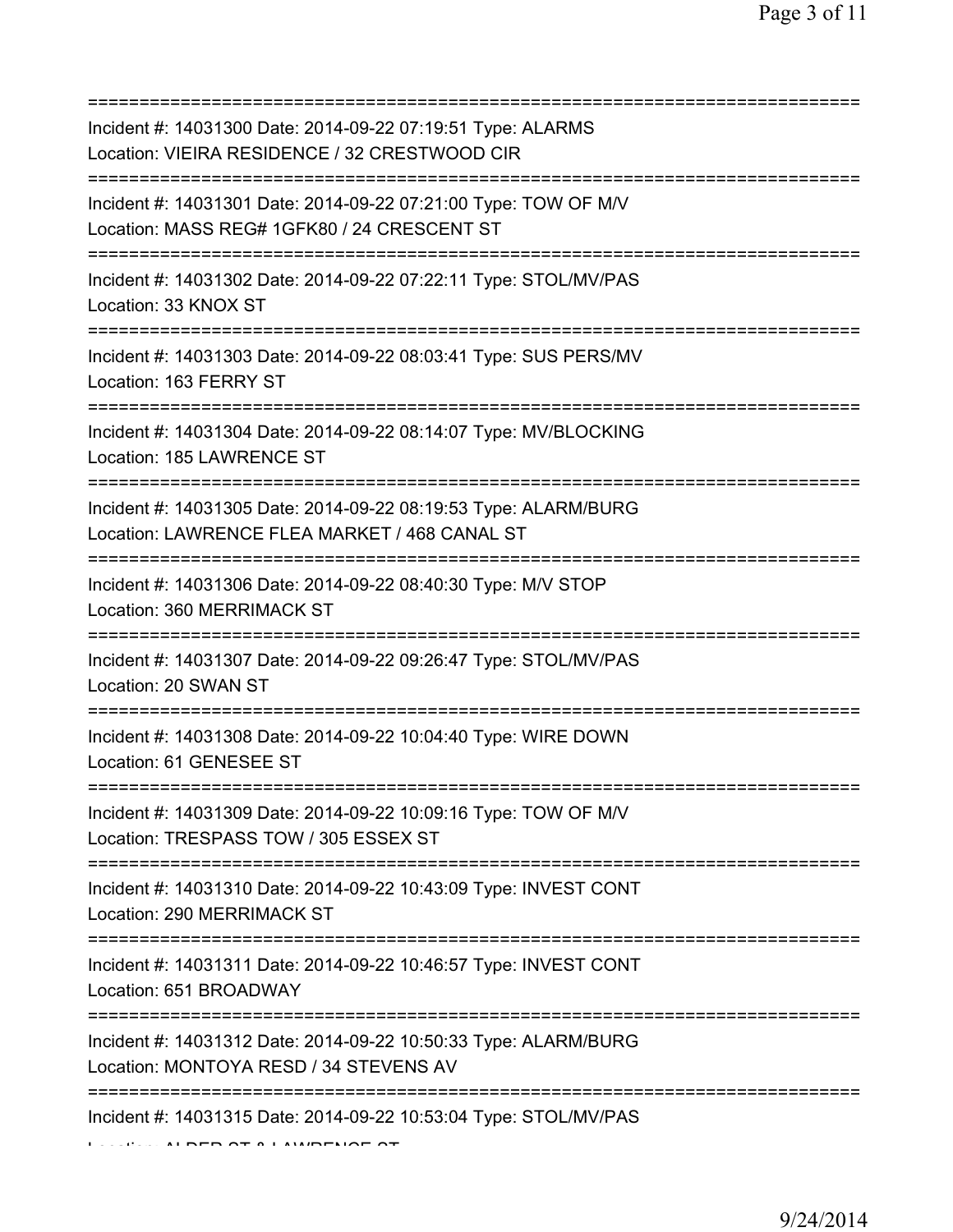=========================================================================== Incident #: 14031313 Date: 2014-09-22 10:54:11 Type: INVEST CONT Location: 8 MASON ST =========================================================================== Incident #: 14031314 Date: 2014-09-22 10:55:15 Type: AUTO ACC/NO PI Location: 357 BROADWAY =========================================================================== Incident #: 14031316 Date: 2014-09-22 11:06:22 Type: M/V STOP Location: INMAN ST & S BROADWAY =========================================================================== Incident #: 14031317 Date: 2014-09-22 11:14:14 Type: DOMESTIC/PROG Location: 17 HOLTON ST =========================================================================== Incident #: 14031318 Date: 2014-09-22 11:28:15 Type: TOW OF M/V Location: 3 BIGELOW ST =========================================================================== Incident #: 14031319 Date: 2014-09-22 11:34:52 Type: DISTURBANCE Location: 17 HOLTON ST =========================================================================== Incident #: 14031320 Date: 2014-09-22 11:40:34 Type: ALARM/HOLD Location: BANK OF AMERICA / 67 WINTHROP AV =========================================================================== Incident #: 14031321 Date: 2014-09-22 11:48:11 Type: STOL/MV/PAS Location: 42 KENDALL ST =========================================================================== Incident #: 14031322 Date: 2014-09-22 12:10:23 Type: ALARM/HOLD Location: VASQUEZ RESD / 35 INMAN ST =========================================================================== Incident #: 14031323 Date: 2014-09-22 12:23:31 Type: M/V STOP Location: DORCHESTER ST & WINTHROP AV =========================================================================== Incident #: 14031325 Date: 2014-09-22 12:26:47 Type: STOL/MV/PAS Location: 61 HIGH ST =========================================================================== Incident #: 14031324 Date: 2014-09-22 12:27:59 Type: CK WELL BEING Location: 4 BAILEY ST #APTD FL 2NDFL =========================================================================== Incident #: 14031326 Date: 2014-09-22 12:37:06 Type: PARK & WALK Location: LOWELL ST =========================================================================== Incident #: 14031327 Date: 2014-09-22 12:41:36 Type: SHOPLIFTING

Location: DEMOULAS MARKET / 700 ESSEX ST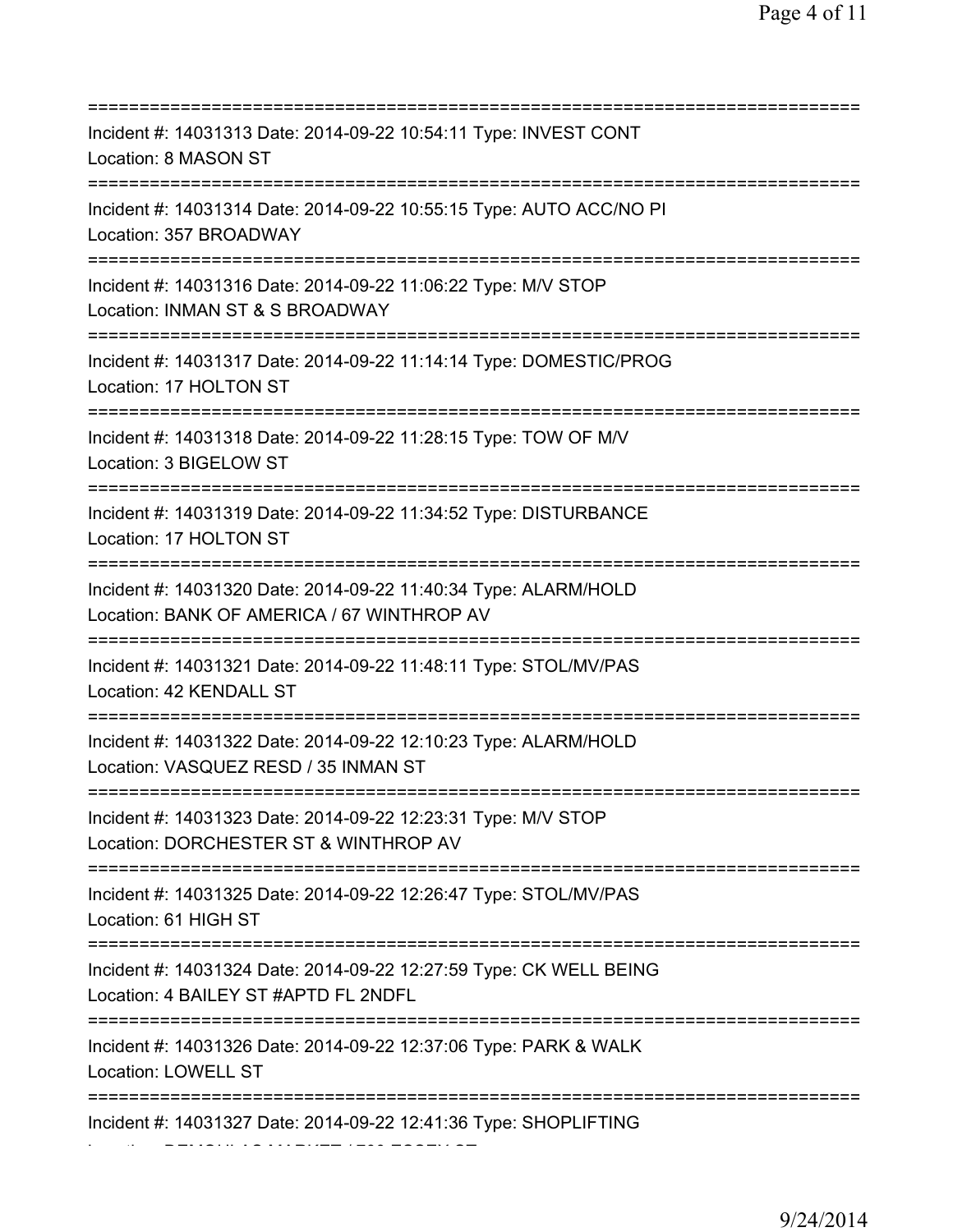=========================================================================== Incident #: 14031328 Date: 2014-09-22 12:44:57 Type: WARRANT SERVE Location: DEMOULAS MARKET / 700 ESSEX ST =========================================================================== Incident #: 14031329 Date: 2014-09-22 13:01:12 Type: ALARM/BURG Location: GOULET RESD / 54 MIDLAND ST =========================================================================== Incident #: 14031330 Date: 2014-09-22 13:02:17 Type: NOISE ORD Location: 52 FARNHAM ST =========================================================================== Incident #: 14031331 Date: 2014-09-22 13:04:04 Type: SUS PERS/MV Location: DENNYS / 160 WINTHROP AV =========================================================================== Incident #: 14031332 Date: 2014-09-22 13:08:20 Type: MISSING PERS Location: 80 BODWELL ST =========================================================================== Incident #: 14031333 Date: 2014-09-22 13:12:17 Type: M/V STOP Location: COMMON ST & FRANKLIN ST =========================================================================== Incident #: 14031334 Date: 2014-09-22 13:18:37 Type: LARCENY/PAST Location: 31 SHATTUCK ST =========================================================================== Incident #: 14031335 Date: 2014-09-22 13:23:13 Type: LARCENY/PAST Location: HAMPSHIRE ST & PARK ST =========================================================================== Incident #: 14031336 Date: 2014-09-22 13:23:19 Type: ALARM/BURG Location: JEWISH COMMUNITY CENTER / 580 HAVERHILL ST =========================================================================== Incident #: 14031337 Date: 2014-09-22 13:25:01 Type: SUS PERS/MV Location: 15 BROADWAY =========================================================================== Incident #: 14031338 Date: 2014-09-22 13:32:10 Type: DRUG VIO Location: BROADWAY & TREMONT ST =========================================================================== Incident #: 14031339 Date: 2014-09-22 13:36:04 Type: SUS PERS/MV Location: 1 BENNINGTON ST =========================================================================== Incident #: 14031340 Date: 2014-09-22 13:37:49 Type: M/V STOP Location: BROADWAY & HAVERHILL ST =========================================================================== Incident #: 14031341 Date: 2014-09-22 13:42:08 Type: M/V STOP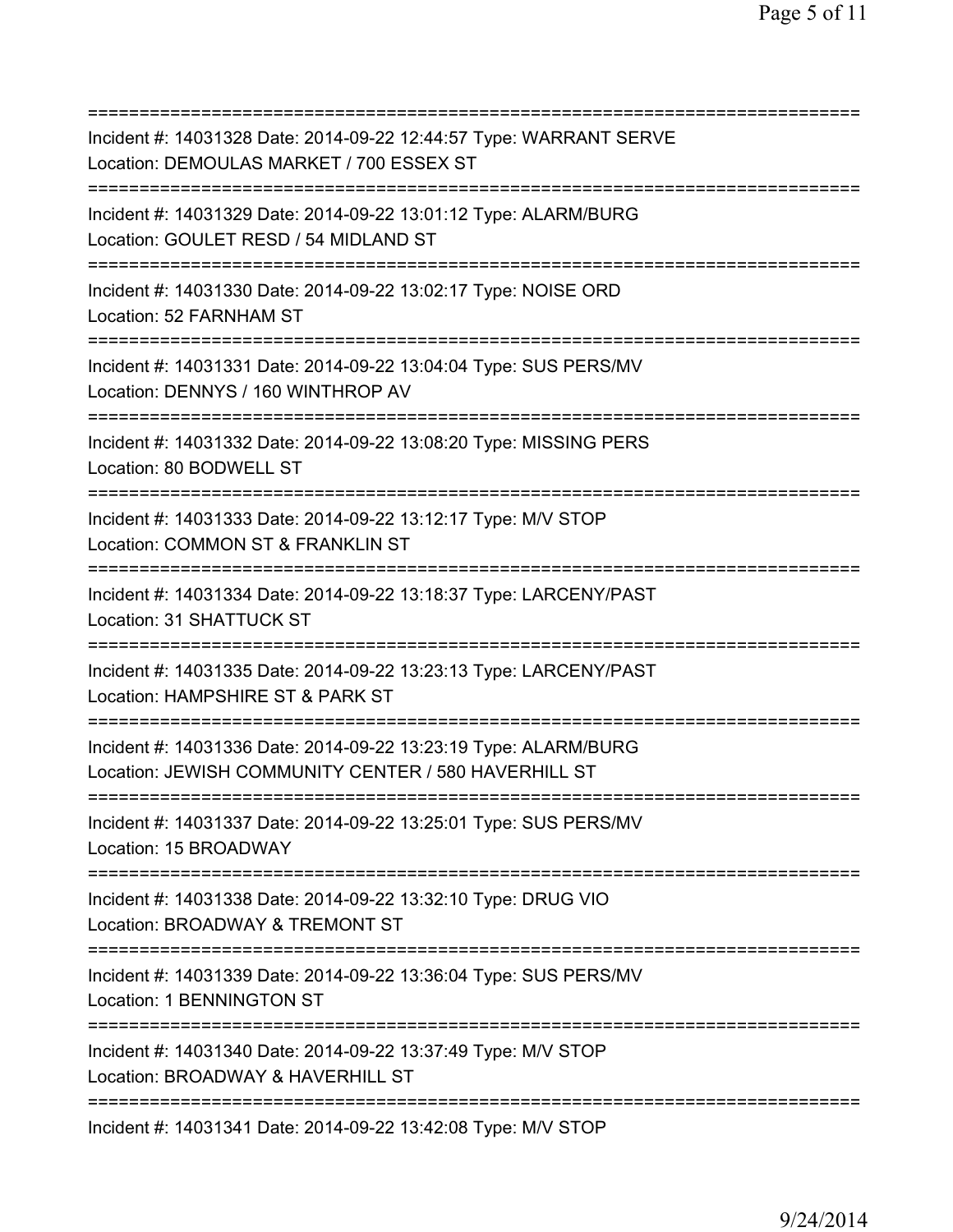| Incident #: 14031342 Date: 2014-09-22 13:43:42 Type: M/V STOP<br>Location: BROADWAY & CEDAR ST<br>=======================         |
|-----------------------------------------------------------------------------------------------------------------------------------|
| Incident #: 14031343 Date: 2014-09-22 13:46:31 Type: SUS PERS/MV<br>Location: 52 MELVIN ST                                        |
| Incident #: 14031344 Date: 2014-09-22 13:49:24 Type: M/V STOP<br>Location: 78 FERRY ST                                            |
| Incident #: 14031345 Date: 2014-09-22 13:57:49 Type: M/V STOP<br>Location: E HAVERHILL ST & FERRY ST                              |
| Incident #: 14031346 Date: 2014-09-22 14:01:35 Type: INVESTIGATION<br>Location: 216 OSGOOD ST<br>================================ |
| Incident #: 14031347 Date: 2014-09-22 14:05:03 Type: M/V STOP<br>Location: 418 HOWARD ST                                          |
| Incident #: 14031348 Date: 2014-09-22 14:35:28 Type: M/V STOP<br>Location: 136 FERRY ST                                           |
| Incident #: 14031349 Date: 2014-09-22 14:45:23 Type: DRUG VIO<br>Location: MYRTLE ST & SPRUCE ST                                  |
| Incident #: 14031350 Date: 2014-09-22 14:46:27 Type: AUTO ACC/NO PI<br>Location: 200 COMMON ST                                    |
| Incident #: 14031351 Date: 2014-09-22 14:49:02 Type: AUTO ACC/NO PI<br>Location: FRIENDLYS RESTAURANT / 227 WINTHROP AV           |
| Incident #: 14031352 Date: 2014-09-22 14:49:52 Type: M/V STOP<br>Location: 305 PROSPECT ST                                        |
| Incident #: 14031353 Date: 2014-09-22 14:59:39 Type: MEDIC SUPPORT<br>Location: 476 HAVERHILL ST FL 3RDFL                         |
| Incident #: 14031354 Date: 2014-09-22 15:01:12 Type: DRUG OVERDOSE<br>Location: 161 BAILEY ST                                     |
| Incident #: 14031356 Date: 2014-09-22 15:03:48 Type: AUTO ACC/NO PI                                                               |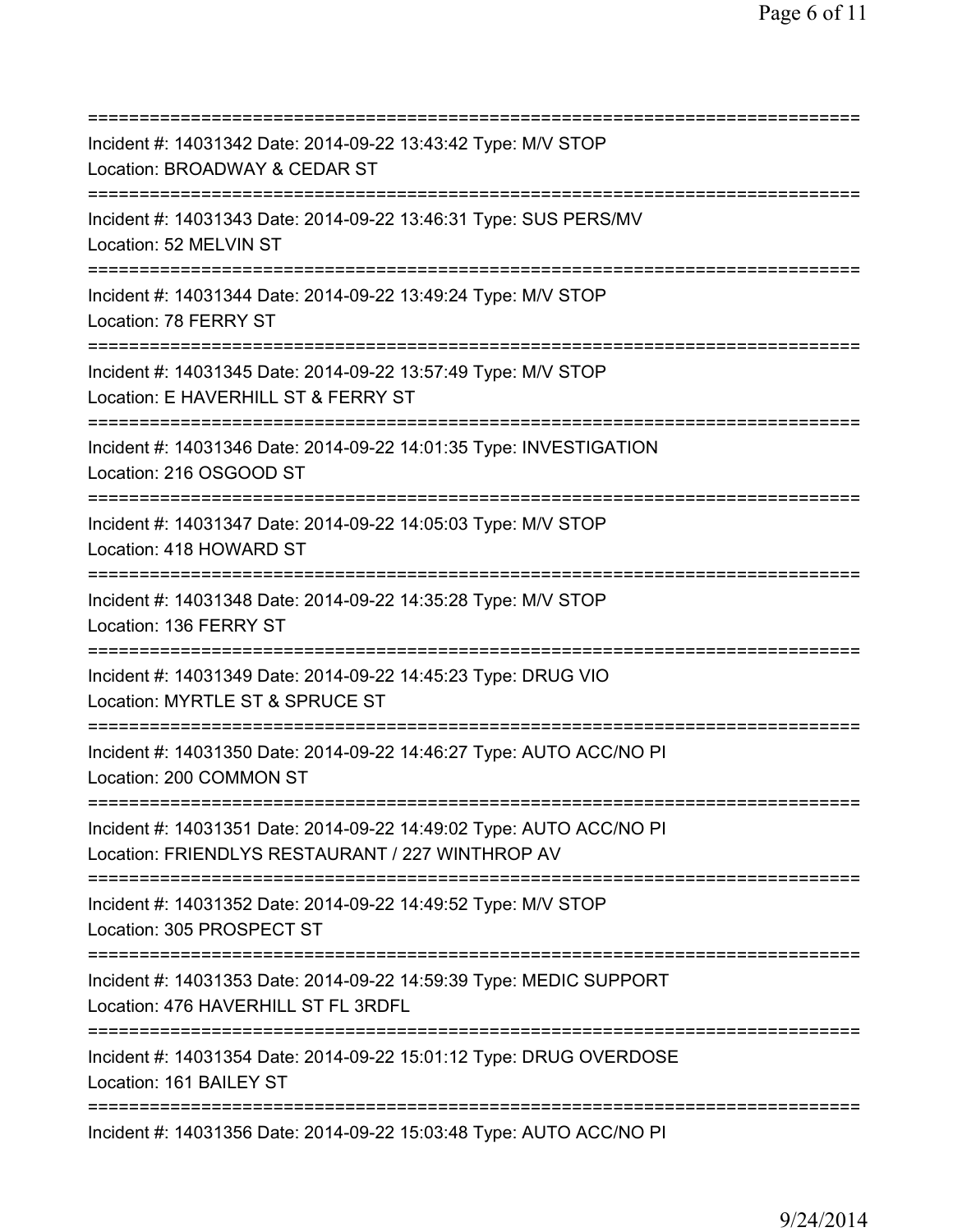| Location: 202 ESSEX ST                                                                                                                    |
|-------------------------------------------------------------------------------------------------------------------------------------------|
| Incident #: 14031355 Date: 2014-09-22 15:04:01 Type: AUTO ACC/NO PI<br>Location: 197 ESSEX ST<br>=========================                |
| Incident #: 14031357 Date: 2014-09-22 15:24:32 Type: DISTURBANCE<br>Location: 56 SPRINGFIELD ST                                           |
| Incident #: 14031358 Date: 2014-09-22 15:32:09 Type: DETAIL<br>Location: ANDOVER ST & BLANCHARD ST<br>=================================== |
| Incident #: 14031359 Date: 2014-09-22 15:37:42 Type: INVESTIGATION<br>Location: 90 LOWELL ST                                              |
| Incident #: 14031360 Date: 2014-09-22 15:44:41 Type: M/V STOP<br>Location: HAMPSHIRE ST & LOWELL ST                                       |
| Incident #: 14031361 Date: 2014-09-22 16:01:35 Type: MISSING PERS<br>Location: 191 MAPLE ST                                               |
| Incident #: 14031362 Date: 2014-09-22 16:09:51 Type: A&B D/W PAST<br>Location: ANDOVER ST & S UNION ST                                    |
| Incident #: 14031363 Date: 2014-09-22 16:19:12 Type: TRESPASSING<br>Location: YWCA / 38 LAWRENCE ST                                       |
| Incident #: 14031364 Date: 2014-09-22 16:43:19 Type: DOMESTIC/PAST<br>Location: 126 WATER ST                                              |
| Incident #: 14031365 Date: 2014-09-22 16:51:47 Type: AUTO ACC/PI<br>Location: LAWRENCE GENERAL HOSPITAL / 1 GENERAL ST                    |
| Incident #: 14031366 Date: 2014-09-22 16:52:18 Type: AUTO ACC/UNK PI<br>Location: ANDOVER ST & PARKER ST                                  |
| Incident #: 14031367 Date: 2014-09-22 16:55:22 Type: LARCENY/PAST<br>Location: 9 KLIER CT                                                 |
| Incident #: 14031368 Date: 2014-09-22 17:31:55 Type: ALARM/BURG<br>Location: ADTEK ELECTROPLATING / 125 GLENN ST                          |
| Indident # 4 1094920 Data . 9041 00 99 47.99.E9 Tune . MEDIO OLIDDODT                                                                     |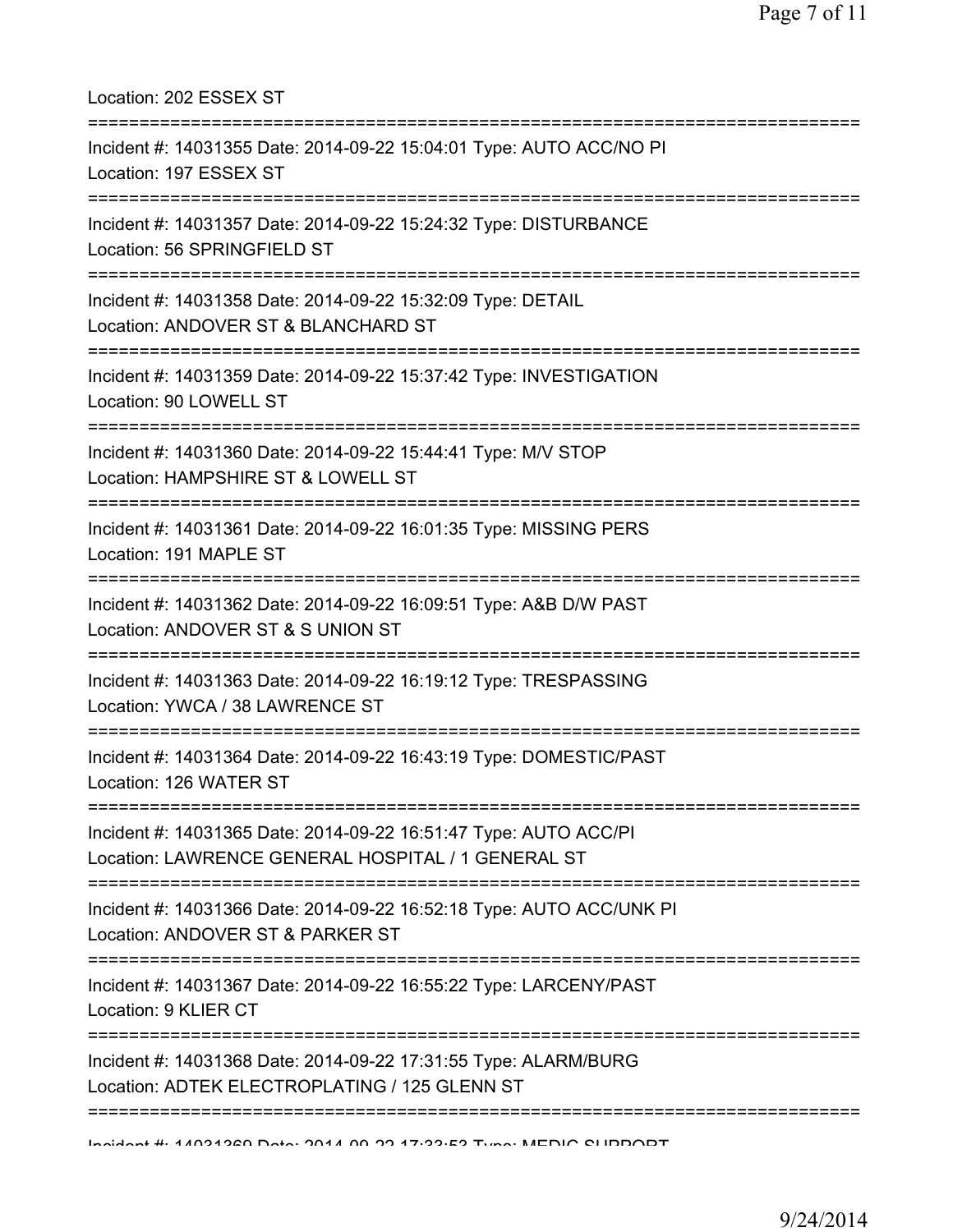Location: 19 GRANVILLE ST

| Incident #: 14031370 Date: 2014-09-22 17:37:02 Type: SUS PERS/MV<br>Location: TEDESCHI / 703 HAVERHILL ST            |
|----------------------------------------------------------------------------------------------------------------------|
| Incident #: 14031371 Date: 2014-09-22 17:39:51 Type: B&E/PAST<br>Location: 86 PHILLIPS ST                            |
| Incident #: 14031373 Date: 2014-09-22 18:01:23 Type: DISORDERLY<br>Location: 31 KATHERINE ST                         |
| Incident #: 14031372 Date: 2014-09-22 18:01:31 Type: MISSING PERS<br>Location: 38 LISA LN                            |
| Incident #: 14031374 Date: 2014-09-22 18:08:20 Type: AUTO ACC/PI<br>Location: ANDOVER ST & BALLARD RD                |
| Incident #: 14031375 Date: 2014-09-22 18:10:14 Type: INVEST CONT<br>Location: 126 WATER ST                           |
| Incident #: 14031376 Date: 2014-09-22 18:18:20 Type: M/V STOP<br>Location: 622 HAVERHILL ST                          |
| Incident #: 14031377 Date: 2014-09-22 18:29:26 Type: ALARM/BURG<br>Location: SOLECTRIA RENEWABLES / 360 MERRIMACK ST |
| Incident #: 14031378 Date: 2014-09-22 18:31:02 Type: M/V STOP<br>Location: LASALLE AV & S BROADWAY                   |
| Incident #: 14031379 Date: 2014-09-22 18:33:41 Type: VIO CITY ORD<br>Location: 31 CHICKERING ST                      |
| Incident #: 14031380 Date: 2014-09-22 18:35:56 Type: M/V STOP<br>Location: 90 LOWELL ST                              |
| Incident #: 14031381 Date: 2014-09-22 18:37:39 Type: B&E/PAST<br>Location: 30 MARLBORO ST                            |
| Incident #: 14031382 Date: 2014-09-22 18:50:59 Type: KEEP PEACE<br>Location: 129 WATER ST FL 1                       |
|                                                                                                                      |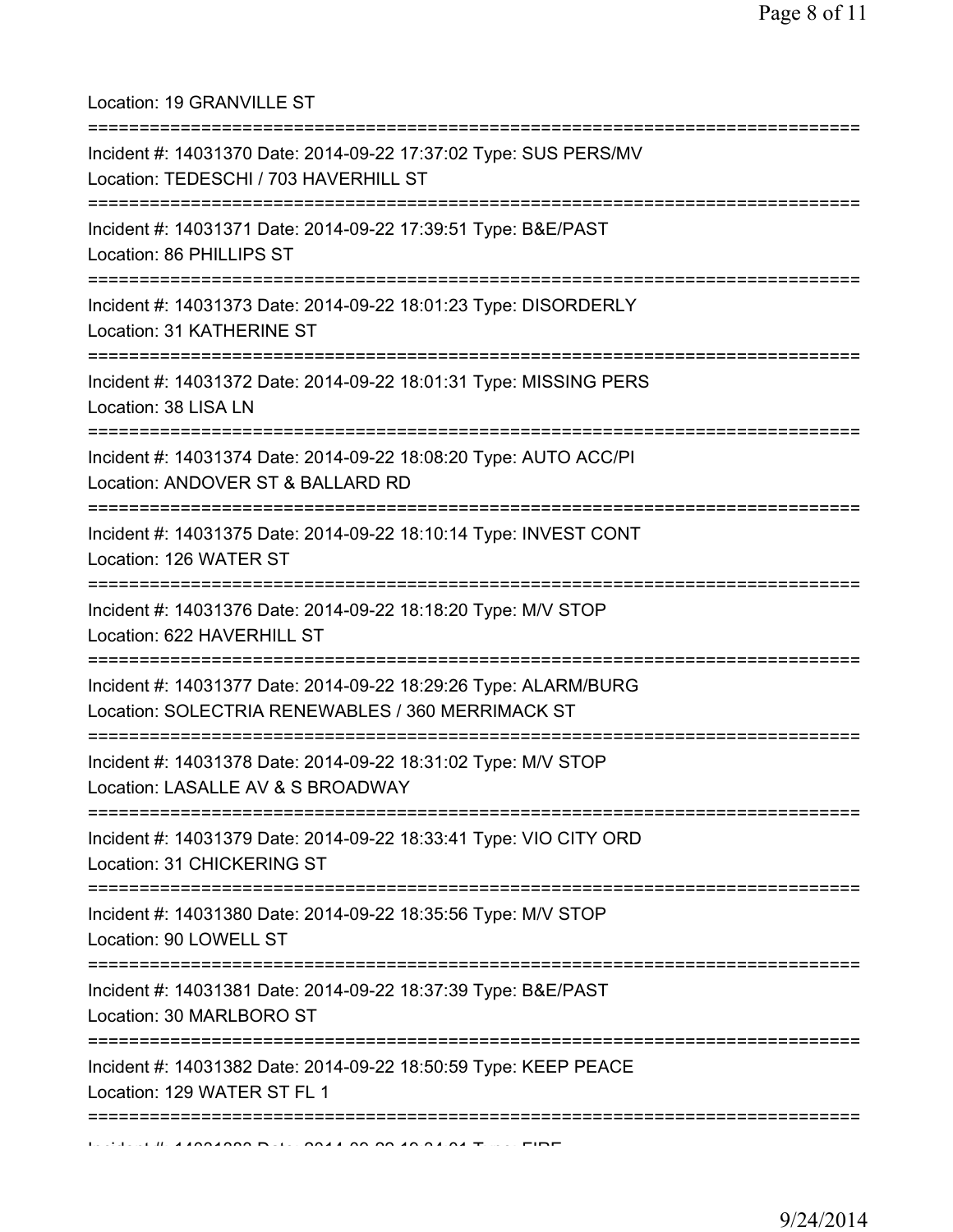| Location: LAWRENCE ST & LEBANON ST<br>=========================                                                                    |
|------------------------------------------------------------------------------------------------------------------------------------|
| Incident #: 14031384 Date: 2014-09-22 19:37:59 Type: M/V STOP<br>Location: BENNINGTON ST & PARK ST                                 |
| Incident #: 14031385 Date: 2014-09-22 19:51:58 Type: A&B PAST<br>Location: 32 LAWRENCE ST #9                                       |
| Incident #: 14031386 Date: 2014-09-22 20:03:00 Type: TRESPASSING<br>Location: SEVEN ELEVEN / 370 BROADWAY                          |
| Incident #: 14031387 Date: 2014-09-22 20:03:16 Type: SUS PERS/MV<br>Location: SHOWCASE CINEMA / 6 CHICKERING ST                    |
| Incident #: 14031388 Date: 2014-09-22 20:06:08 Type: M/V STOP<br>Location: MERRIMACK ST & PARKER ST<br>=========================== |
| Incident #: 14031389 Date: 2014-09-22 20:20:09 Type: M/V STOP<br>Location: HAMPSHIRE ST & LOWELL ST<br>=======================     |
| Incident #: 14031390 Date: 2014-09-22 20:25:03 Type: M/V STOP<br>Location: HAMPSHIRE ST & HAVERHILL ST                             |
| Incident #: 14031391 Date: 2014-09-22 20:26:05 Type: DRUG VIO<br>Location: 161 BAILEY ST                                           |
| Incident #: 14031392 Date: 2014-09-22 20:27:32 Type: M/V STOP<br>Location: LEBANON ST & WHITE ST                                   |
| Incident #: 14031393 Date: 2014-09-22 20:29:57 Type: ALARM/BURG<br>Location: LEONARD SCHOOL / 60 ALLEN ST                          |
| Incident #: 14031394 Date: 2014-09-22 20:32:16 Type: M/V STOP<br>Location: BRADFORD ST & BROADWAY                                  |
| Incident #: 14031395 Date: 2014-09-22 20:39:29 Type: M/V STOP<br>Location: BROADWAY & VALLEY ST                                    |
| Incident #: 14031396 Date: 2014-09-22 20:44:21 Type: SUS PERS/MV<br>Location: MARKET ST & S UNION ST                               |
|                                                                                                                                    |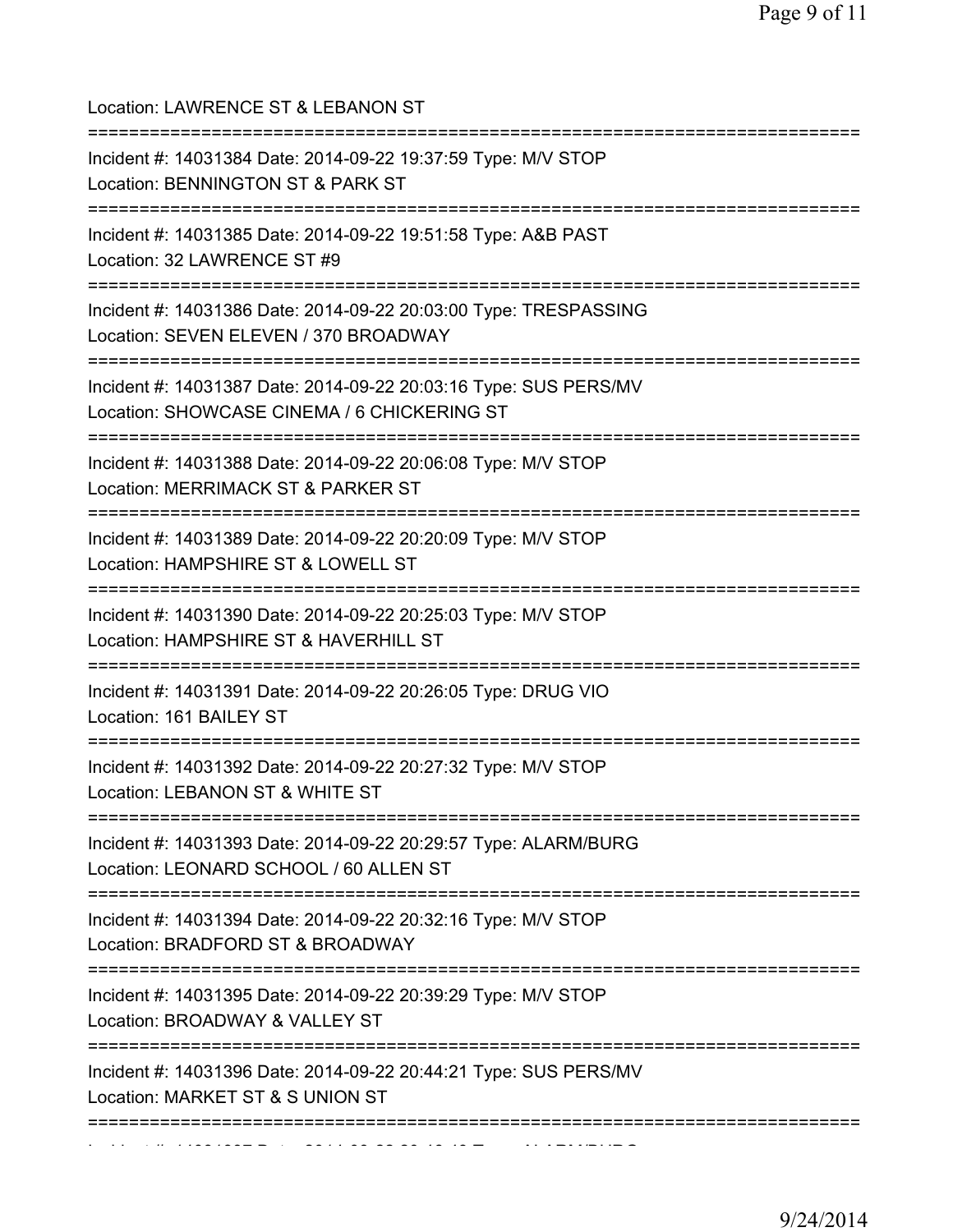Location: LEONARD SCHOOL / 60 ALLEN ST

| Incident #: 14031398 Date: 2014-09-22 20:55:47 Type: INVEST CONT<br>Location: 88 MARGIN ST                                            |
|---------------------------------------------------------------------------------------------------------------------------------------|
| Incident #: 14031399 Date: 2014-09-22 21:03:10 Type: INVEST CONT<br>Location: 8 BERNARD AV                                            |
| Incident #: 14031400 Date: 2014-09-22 21:05:07 Type: M/V STOP<br>Location: CANAL ST & UNION ST<br>=========================           |
| Incident #: 14031401 Date: 2014-09-22 21:21:55 Type: MAN DOWN<br>Location: LAWRENCE ST & METHUEN ST<br>============================== |
| Incident #: 14031402 Date: 2014-09-22 21:22:55 Type: TOW/REPOSSED<br>Location: 159 BENNINGTON ST                                      |
| Incident #: 14031403 Date: 2014-09-22 21:29:39 Type: DOMESTIC/PROG<br>Location: 333 HAVERHILL ST #4A                                  |
| Incident #: 14031404 Date: 2014-09-22 21:38:59 Type: MEDIC SUPPORT<br>Location: 23 ABBOTT ST FL 1                                     |
| Incident #: 14031405 Date: 2014-09-22 21:39:35 Type: ALARM/BURG<br>Location: 3-J MARKET / 88 AUBURN ST                                |
| Incident #: 14031406 Date: 2014-09-22 21:40:38 Type: ALARM/BURG<br>Location: TECH. INC. / 65 GLENN ST                                 |
| Incident #: 14031407 Date: 2014-09-22 21:40:51 Type: M/V STOP<br>Location: BROADWAY & GREEN ST                                        |
| Incident #: 14031408 Date: 2014-09-22 21:54:49 Type: NOISE ORD<br>Location: 158 WATER ST #11                                          |
| Incident #: 14031409 Date: 2014-09-22 22:00:18 Type: M/V STOP<br>Location: 348 LOWELL ST                                              |
| Incident #: 14031410 Date: 2014-09-22 22:37:02 Type: M/V STOP<br>Location: AVON ST & E HAVERHILL ST                                   |
|                                                                                                                                       |